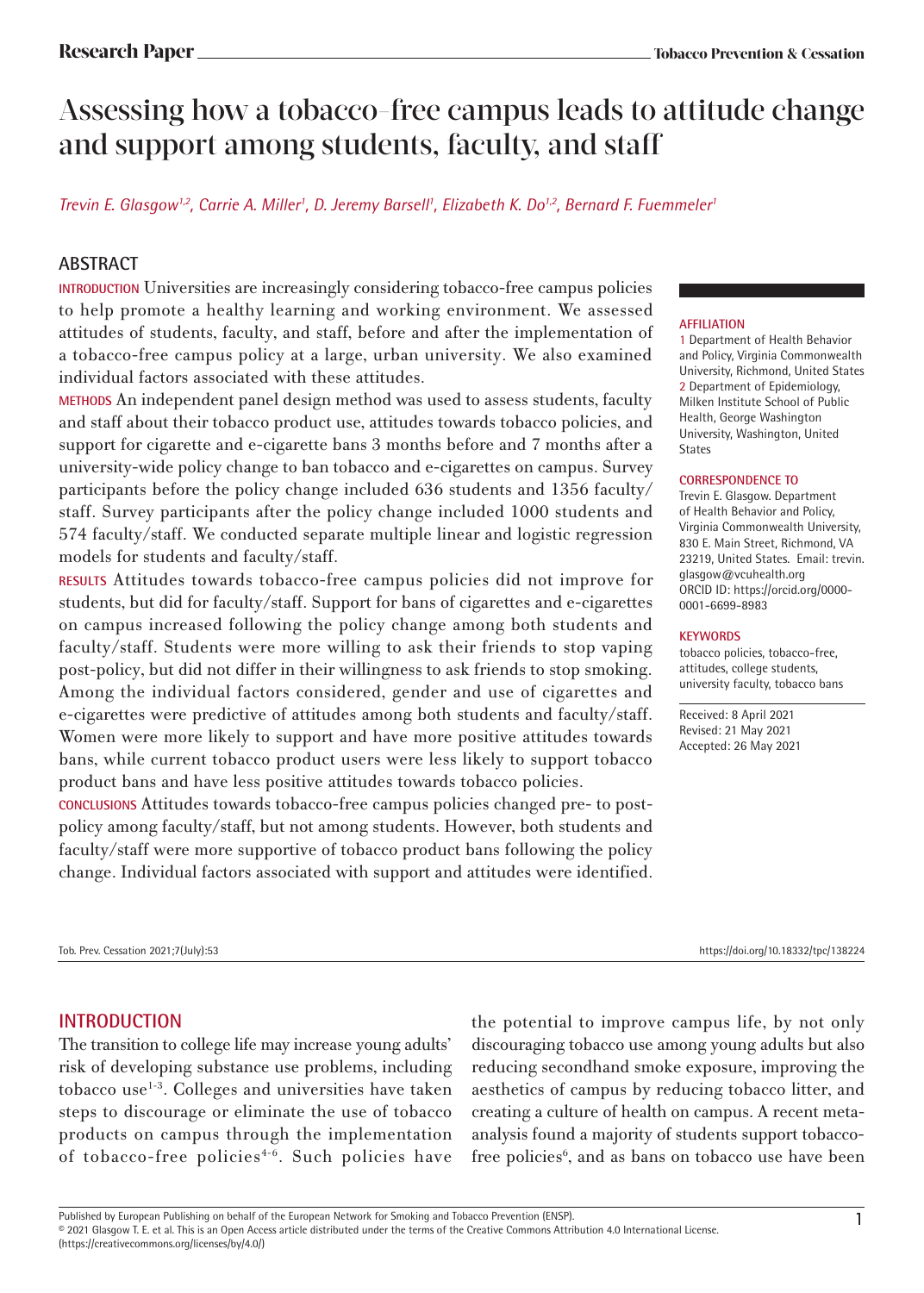increasing in public places, including high schools, college-bound students are expecting their college of choice to also be tobacco-free.

While most college and university campuses have a ban on indoor tobacco use, including combustible and non-combustible tobacco, banning the use of tobacco both inside and outside on campus is not universally adopted. A recent challenge to universities adopting a tobacco-free campus has been the rapidly evolving tobacco product landscape. The use of e-cigarettes or waterpipe tobacco use has increased among college-age youth. Studies show that young adults are more accepting of the use of e-cigarettes in public places compared to traditional cigarettes7 . College students have more positive perceptions towards waterpipe use compared to cigarettes<sup>8</sup>. Thus, a critical component to addressing changes in campus tobacco polices is to understand the attitudes and behaviors of students toward policies that address all forms of tobacco use.

To help better understand the impact or consequence of tobacco-free campus policies, a growing number of studies have assessed attitudes and support either before or after the implementation of a tobaccofree campus policy. Prior to the implementation of a tobacco policy at a university in the United Kingdom, almost 70% of students and staff supported a tobaccofree campus<sup>9</sup>. Interestingly, less than half of participants supported a ban of e-cigarettes. Lechner et al. $10$ measured changes in attitudes before and after the implementation of a university tobacco ban and found students reported an increased preference to be in a smoke-free environment and increased support in the enforcement of the ban.

While attitudes and support of proposed tobacco-free policies are important outcomes to measure when developing a tobacco-free campus environment, enforcement strategies such as willingness to approach violators of the policy should also be considered. Gatto et al.<sup>11</sup> found that many university members felt uncomfortable approaching violators of the policy after the implementation of a tobacco-free campus policy at the University of South Florida as they thought it could upset the violators. Additionally, only 10% of violators of a tobaccofree policy at the University of Mississippi reported receiving a warning or fine for their violation $12$ . Respondents in the study felt that there was a lack

of support from the university community, which contributed to the frequent violations. Limitations of these prior studies include a lack of faculty/staff<sup>10,12</sup> or including faculty/staff, but not measuring attitudes among the university members $^{11}$ .

However, not everyone has positive attitudes towards policies and not everyone is supportive of tobacco policies. Individual factors such as sociodemographic differences and peer influence<sup>13</sup> have been shown to influence one's support and attitudes towards tobacco policies. Support for smoking bans has been shown to be higher among non-smokers compared to smokers<sup>9</sup>. Non-smokers on campus also perceive the harms of smoking to be greater and hold stronger attitudes towards implementing tobacco-free policies $14$ . Men have been shown to support tobacco policies less than women<sup>15,16</sup> and older individuals have been found to hold more favorable views towards tobacco policies $17,18$ .

The current study expands upon our prior research conducted on students' attitudes towards tobacco-free policies before implementation of a tobacco-free policy. Using mixed-methods, the majority of students agreed that colleges have a responsibility to adopt tobacco-free policies that reduce the risk of tobacco addiction and identified e-cigarettes as a unique obstacle to tobacco-free policies<sup>19</sup>. The present study expands upon this research and the extant literature with the following three aims:

- Aim 1 Assess the change in attitudes towards tobacco policies, support for tobacco product bans, and exposure to secondhand smoke before and after the implementation of a tobacco-free campus policy;
- Aim  $2 -$  Assess how individual factors (e.g. age, gender, race/ethnicity) influence attitudes, support for tobacco bans, and exposure to secondhand smoke; and
- Aim 3 Assess college student willingness to ask peers to stop using tobacco products before and after the policy implementation.

# **METHODS**

# **Participants and procedure**

Three months prior to the implementation of a tobacco-free campus policy at a large, urban university in the Mid-Atlantic US, students and faculty/staff were contacted to complete a survey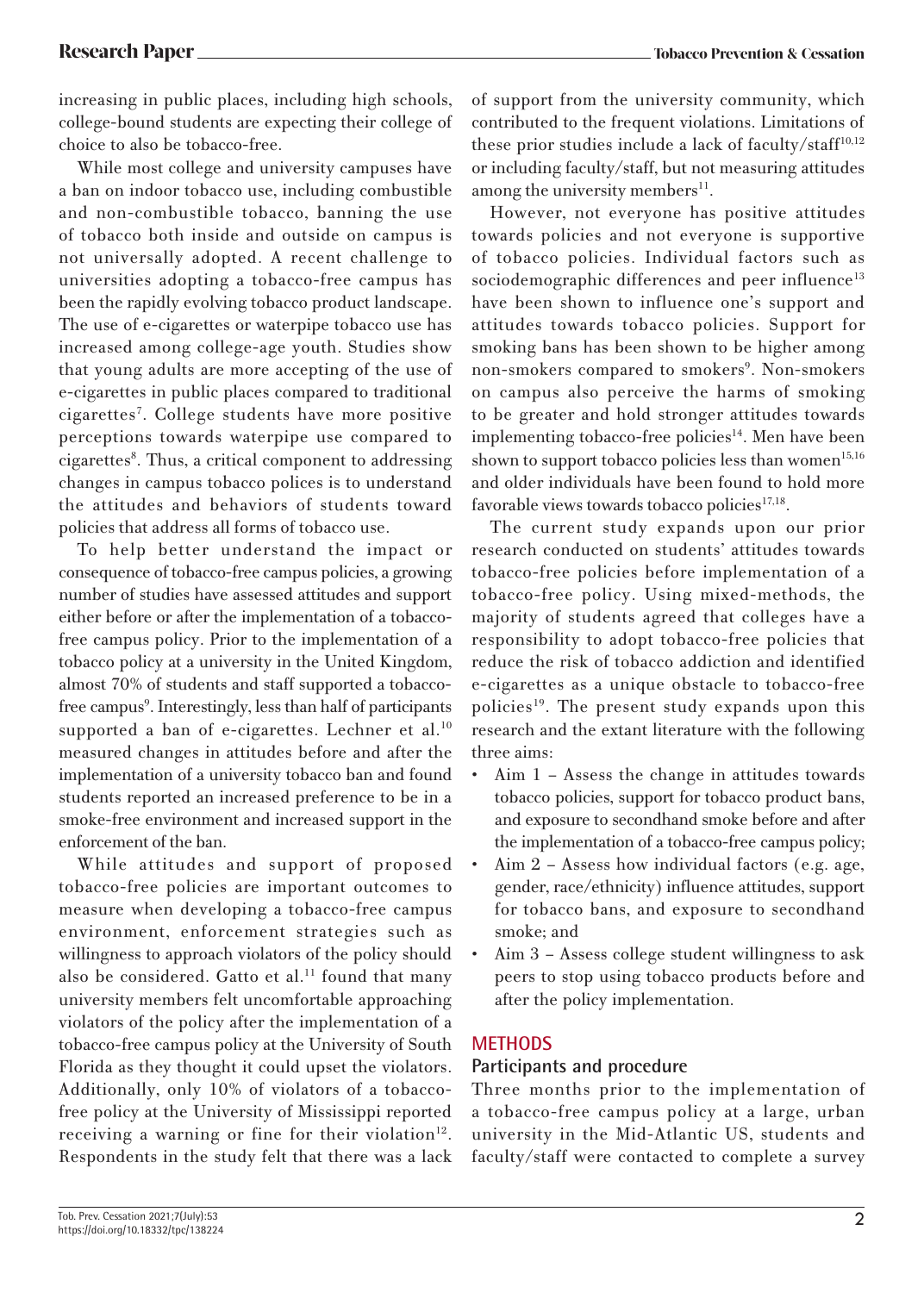through REDCap, a web application that can be used to develop and administer surveys $20,21$ . The policy banned tobacco products of all types on college grounds inside and outside, with a number of limited designated smoking areas allowed. The research team contracted with a university-affiliated research group to enroll participants and distribute the survey. A disproportionate stratified random sampling design was used to select a representative subset of the university's student and faculty/staff population. The survey consisted of demographic questions alongside questions related to tobacco. Seven months following the implementation of the policy (i.e. after July 2019, 'post-policy'), a new set of participants were contacted to complete the same survey that the prepolicy group had completed. The study procedures were determined to be exempt from the university's Institutional Review Board, provided the data were collected anonymously from participants.

To be eligible to participate in the study, participants needed to be aged ≥18 years and either currently enrolled or employed at the university. A total of 3566 students and faculty/staff from the university participated in the study, consisting of 1636 (45.9%) students and 1930 (54.1%) faculty/ staff. Specifically, 636 students and 1356 faculty/ staff completed the survey prior to the policy implementation. After policy implementation, 1000 students and 574 faculty/staff completed the survey.

# **Measures**

### *Opinion on the best tobacco policy for campus*

Using measures from the Georgia Tobacco-Free Colleges and Universities Toolkit<sup>22</sup>, students and faculty/staff were asked which tobacco policy would be best for the campus and given a choice of four policies. For cigarettes and e-cigarettes separately, respondents were queried for their opinion of the following policy options: 'Prohibit use indoors and outdoors at all times', 'Prohibit use indoors; Allow use outdoors in specific locations only', 'Prohibit use indoors; Allow use outdoors everywhere', and 'Allow use indoors and outdoors everywhere'. To be consistent with the policies of current universities aiming to become tobacco-free, respondents who selected either 'Prohibit use indoors and outdoors at all times' or 'Allow use outdoors in specific locations only' were considered to be in support of either a

cigarette or e-cigarette ban. The other two responses were considered as not being in support of a ban.

# *Attitudes towards tobacco policies*

Students and faculty/staff indicated their agreement with five statements: 1) 'Colleges have a responsibility to reduce the risk of tobacco addiction by adopting policies that discourage tobacco product use'; 2) 'Colleges have a responsibility to adopt policies that ensure people have smoke-free air to breathe'; 3) 'Colleges should not allow tobacco companies to promote product use on campus through advertising, sponsorship of student events, and/or financial support of student organizations'; 4) 'A campus free of cigarette litter is important to me'; and 5) 'It is the responsibility of each university community member to follow the policies and regulations regarding smoking and tobacco use on campus'. Respondents answered using a 5-point Likert scale ranging from 'Strongly disagree (1)' to 'Strongly agree (5)'. Reliability of the five items was acceptable (Cronbach's α=0.82 for students and 0.79 for faculty/staff). A composite score was created by calculating the average of the five items and used for all analyses, with higher scores indicating higher support for tobacco policies. These measures were obtained from the Georgia Tobacco-Free Colleges and Universities Toolkit<sup>22</sup>.

# *Secondhand smoke exposure*

Students and faculty/staff reported their exposure to secondhand smoke with the following question: 'When I am on campus, I am exposed to secondhand smoke' and responded with one of the following answers on a 5-point scale: 'Never (1)', 'Rarely (2)', 'Sometimes (3)', 'Often (4)', and 'Always (5)'. This variable was not dichotomized in order to assess level of exposure and to provide more granularity in results. Higher scores indicate greater secondhand smoke exposure.

### *Current cigarette and e-cigarette use*

Students and faculty/staff were asked about their current cigarette use with the following question: 'Do you now smoke cigarettes every day, some days, or not at all?'. Respondents responded with 'Every day,' 'Some days,' or 'Not at all'. Responses were dichotomized ('No'='Not at all'; 'Yes'='Every day'/'Some days'). Since non-tobacco or non-cigarette users did not see this question, they were also coded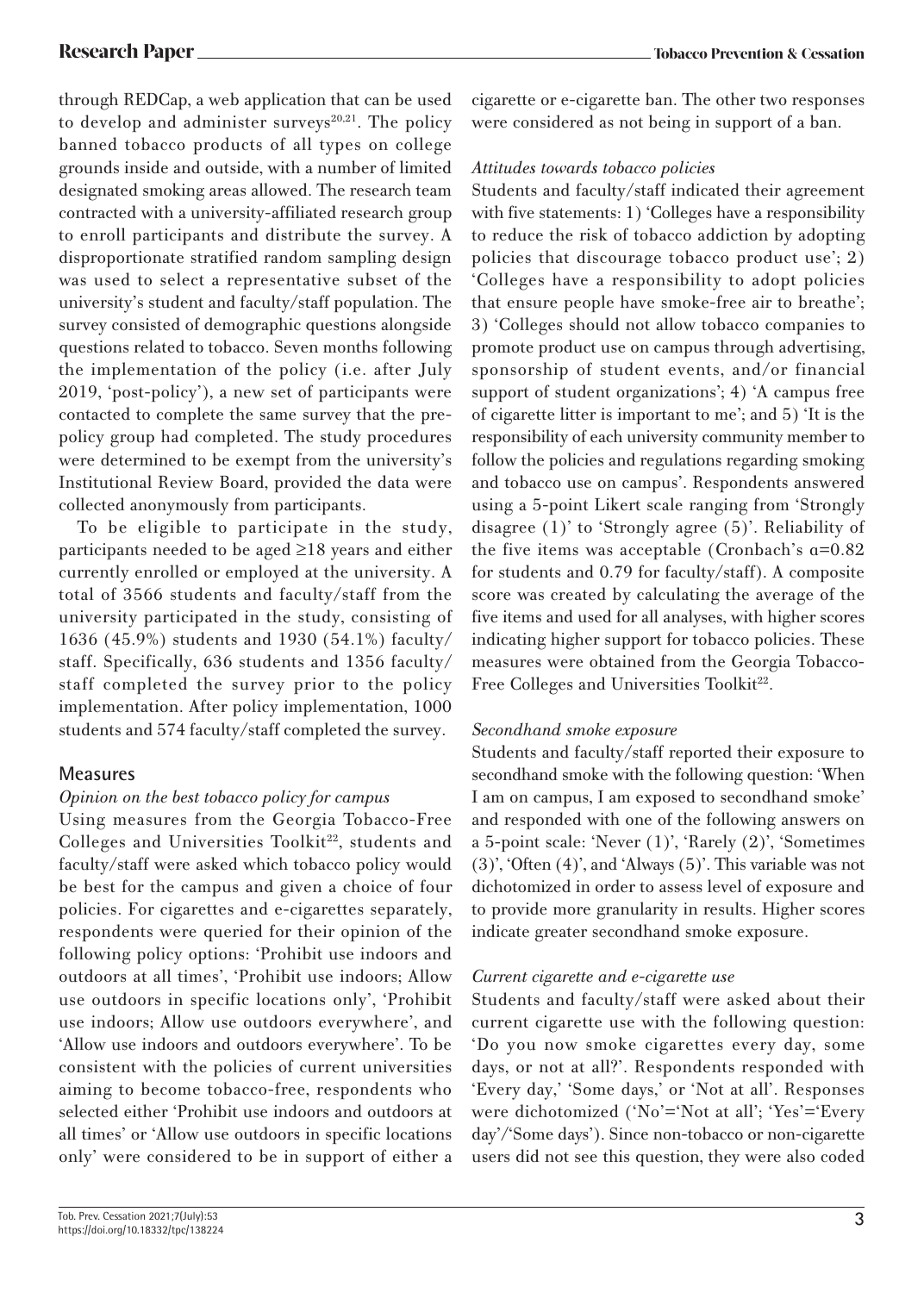as 'No'. For e-cigarette use, participants answered the following question: 'During the past 30 days, on how many days did you use Electronic Nicotine Products? If none, please type 0'. Respondents that provided a value not equal to 0 were coded as 'Yes' for current e-cigarette user and 'No' if they chose 0. Since non-tobacco users did not see this question, they were also coded as 'No'. Although participants also answered questions on smokeless tobacco use, very few students and faculty/staff actually used these products. Therefore, smokeless tobacco use was not included in the analyses.

# *Peer cigarette use and vaping*

Only students were asked: 'How many of your friends smoke cigarettes?' and 'How many of your friends vape?'. Respondents answered with four possible answers: 'None', 'A few', 'Most of them', or 'All of them'13. Responses were dichotomized as: 'No'='None' or 'Yes'='A few'/'Most of them'/'All of them'.

# *Willingness to stop friends from smoking or vaping*

Only students were asked: 'How much would you try to stop your friends from smoking cigarettes?' and 'How much would you try to stop your friends from vaping?'. Respondents answered with four possible answers: 'Not at all', 'Not much', 'Some', and 'A lot'. Responses were dichotomized as: 'Would not stop'='Not at all'/'Not much' or 'Would stop'= 'Some'/'A lot'.

# **Statistical analysis**

Multiple linear regression was performed to identify predictors of attitudes and support related to tobacco policies on a college campus. Our predictors of interest included in the models for both students and faculty/staff were time of survey completion (pre- vs post-policy implementation) as well as demographic characteristics, cigarette smoking status, and e-cigarette smoking status. Whether friends smoke and vape were also included for student models. Employee classification (faculty or staff) was included as a predictor in employee models. With the exception of the continuous measurement of age, all variables entered into the models were binary categorical variables. We also conducted several logistic regression models to identify predictors of support for policy bans and willingness to approach smokers

and vapers (students only). The same predictors used for the attitudes were included in the logistic regression models. R statistical software was used for all statistical analyses.

# **RESULTS**

# **Descriptive statistics**

Complete descriptive statistics of students and faculty/ staff are provided in Tables 1 and 2, respectively. Of the students, 61.9% identified as White, 13.7% as Black or African American, 11.2% as Asian, and 13.2% as Other/multiracial. The mean age of the students prepolicy was 23.1 years (SD=6.4) and post-policy 24.3 years (SD=6.9). Among faculty/staff, 63.0% identified as White, 9.5% as Black or African American, 16.0% as Asian, and 11.6% as Other/multiracial. The mean age of faculty/staff was 43.9 years (SD=13.1) and postpolicy 44.2 years (SD=13.6).

When compared to the student population of the university (63% women), 66.5% of the student participants were women. Undergraduate students make up 75.7% of the student population, with the remaining being graduate or professional students. The percentage of undergraduate student participants (compared to graduate students) that completed a survey pre-policy was 77.7%. The percentage of undergraduate student participants was much lower post-policy (59.0%). When comparing the faculty participants to the overall faculty at the university, 79.4% of faculty participants identified as White while 70.0% of the faculty at the university identify as White.

# **Regression results**

We conducted two linear regression models for both students and faculty/staff, with the following dependent variables as outcomes: 1) attitudes towards tobacco policies (as measured from the Georgia Tobacco Free Colleges and Universities Toolkit) and 2) exposure to secondhand smoke. These models allowed us to assess Aims 1 and 2 (i.e. attitudes and secondhand smoke exposure), since we included both pre- and post-policy participants and individual factor variables. For students, cigarette users (B=- 0.70, p<0.01), e-cigarette users (B=-0.49, p<0.01) and having friends who smoke cigarettes (B=-0.13, p<0.01) were associated with less positive attitudes towards tobacco policies. Older students (B=0.01,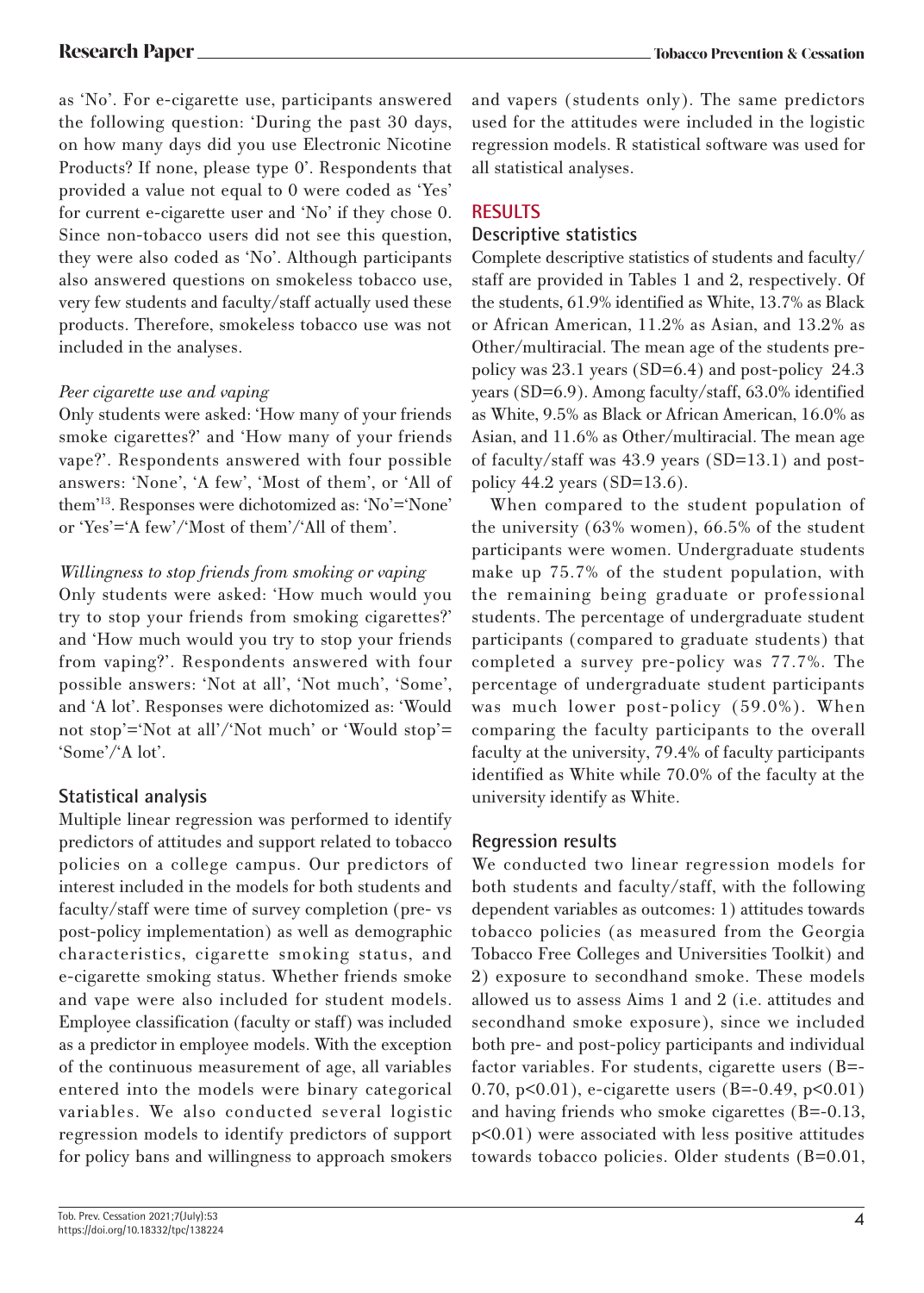p<0.01), female students (B=0.23, p<0.01), and non-White students  $(B=0.11, p<0.05)$  had more positive attitudes towards tobacco policies. Aggregate student attitudes did not differ before and after the policy implementation. For faculty and staff, cigarette users  $(B=-0.80, p<0.01)$ , e-cigarette users (B=-0.46, p<0.01), non-White employees (B=-0.08, p<0.05), and being a staff member  $(B=-0.20, p<0.01)$  were associated with less positive attitudes towards tobacco

policies. Female faculty/staff (B=0.20, p<0.01) and faculty/staff who completed the survey post-policy implementation  $(B=0.10, p<0.01)$  had more positive attitudes towards tobacco policies.

For students, women  $(B=0.20, p<0.01)$  reported more exposure to secondhand smoke. Cigarette users (B=-0.31,  $p<0.01$ ), e-cigarette users (B=-0.42,  $p<0.01$ ), non-White students (B=0.18,  $p<0.01$ ), and older individuals ( $B=-0.03$ ,  $p<0.01$ ) reported less

| <b>Variables</b>                                                       |             | Pre-policy     |              | Post-policy    |
|------------------------------------------------------------------------|-------------|----------------|--------------|----------------|
|                                                                        | $\mathbf n$ | % or Mean (SD) | $\mathbf{n}$ | % or Mean (SD) |
| Age (years)*                                                           | 631         | 23.07 (6.36)   | 991          | 24.27 (6.87)   |
| Gender                                                                 |             |                |              |                |
| Men                                                                    | 191         | 30.27          | 309          | 31.18          |
| Women                                                                  | 424         | 67.19          | 654          | 65.99          |
| Other/no disclosure                                                    | 16          | 2.54           | 28           | 2.83           |
| Race/ethnicity*                                                        |             |                |              |                |
| White                                                                  | 380         | 61.89          | 612          | 62.96          |
| <b>Black or African American</b>                                       | 84          | 13.68          | 92           | 9.47           |
| Asian                                                                  | 69          | 11.24          | 155          | 15.95          |
| Other/multiracial                                                      | 81          | 13.19          | 113          | 11.63          |
| Year in school*                                                        |             |                |              |                |
| Freshmen                                                               | 114         | 18.07          | 151          | 15.22          |
| Sophomore                                                              | 104         | 16.48          | 115          | 11.59          |
| Junior                                                                 | 131         | 20.76          | 181          | 18.25          |
| Senior                                                                 | 141         | 22.35          | 138          | 13.91          |
| Graduate student                                                       | 141         | 22.35          | 407          | 41.03          |
| Peer tobacco use                                                       |             |                |              |                |
| Friends smoke*                                                         | 269         | 59.51          | 407          | 52.45          |
| Friends vape                                                           | 330         | 73.33          | 549          | 71.48          |
| User status and attitudes                                              |             |                |              |                |
| Current cigarette user*                                                | 67          | 12.12          | 71           | 8.04           |
| Current e-cigarette user                                               | 131         | 21.27          | 173          | 17.82          |
| Prohibit cigarettes everywhere or allow in designated<br>areas only*   | 392         | 84.48          | 729          | 92.63          |
| Prohibit e-cigarettes everywhere or allow in designated<br>areas only* | 303         | 65.58          | 610          | 77.41          |
| Would you try to stop friends from smoking?                            | 351         | 78.70          | 615          | 79.56          |
| Would you try to stop friends from vaping?*                            | 270         | 60.40          | 537          | 69.92          |
| Positive attitudes towards tobacco policies*                           | 439         | 4.17(0.84)     | 770          | 4.28(0.79)     |
| Level of secondhand exposure*                                          | 574         | 3.11(1.08)     | 906          | 2.72(0.98)     |

### Table 1. Student descriptive statistics

N for each response varies from 439 to 631 for pre-policy and 770 to 991 for post-policy. The policy was implemented in July 2019, with survey assessment occurring three months before and seven months after the policy. For 'Prohibit cigarettes/e-cigarettes everywhere or allow in designated areas only', this number includes participants who selected 'Prohibit use indoors and outdoors at all times', 'Prohibit use indoors; Allow use outdoors in specific locations only', and excludes participants who selected 'Prohibit use indoors; Allow use outdoors everywhere', and 'Allow use indoors and outdoors everywhere'. 'Positive attitudes towards tobacco policies' is the composite score of the five attitude items. Level of secondhand exposure is the one-item assessment of exposure: 'When I am on campus, I am exposed to secondhand smoke'. T-tests were conducted to determine if age, positive attitudes towards tobacco policies, and level of secondhand exposure differed pre- and post-policy. Chi-squared tests were conducted to determine if gender, race/ ethnicity, and year in school differed pre- and post-policy. Two proportion Z-tests were conducted to determine if friends smoke, friends vape, current cigarette/e-cigarette user, prohibit cigarettes/e-cigarettes everywhere or allow in designated areas only, 'Would you try to stop friends from smoking?' and 'Would you try to stop friends from vaping?' differed pre- and post-policy. \*Significant differences, p<0.05.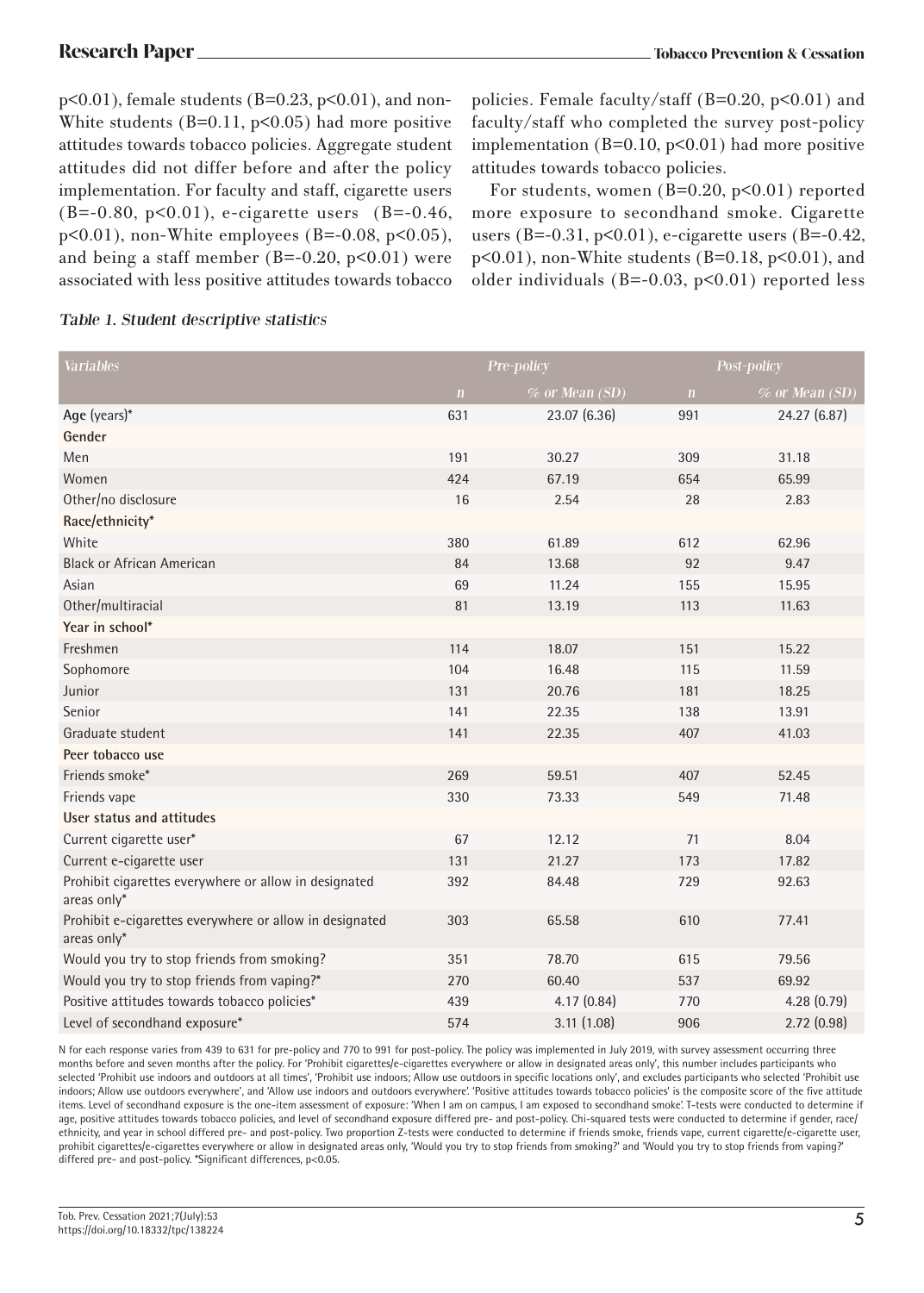exposure to secondhand smoke. Most importantly, students after the policy implementation reported less exposure to secondhand smoke (B=-0.36, p<0.01). For faculty/staff, cigarette users (B=-0.20,  $p<0.05$ ), e-cigarette users (B=-0.43,  $p<0.01$ ), and older individuals  $(B=-0.01, p<0.01)$  reported less exposure to secondhand smoke. Women (B=0.10,  $p<0.01$ ) and staff (B=0.14,  $p<0.01$ ) reported more exposure to secondhand smoke. Exposure to secondhand smoke did not differ before and after the policy implementation for faculty/staff. Table 3 provides the results of the linear regression models.

To assess change in support of a tobacco-free campus, we conducted two logistic linear regression models with the following outcome variables: 1) prohibit cigarette use inside and outside at all times or only allow in designated areas and 2) e-cigarette use inside and outside at all times or only allow in designated areas. These models allowed us to assess Aims 1 and 2 (i.e. support for tobacco bans), since we included both pre- and post-policy participants and individual factor variables.

The first set of models examined support for cigarette bans. For students, support for a cigarette ban was higher after the policy  $(OR=2.22, p<0.01)$ , and among non-White students  $(OR=2.33, p<0.01)$ and women  $(OR=2.86, p<0.01)$ , but lower among cigarette users (OR=0.17, p<0.01), e-cigarette users  $(OR=0.45, p<0.01)$ , and having friends who smoke cigarettes ( $OR=0.39$ ,  $p<0.01$ ). For faculty/staff, support for a cigarette ban was higher after the policy  $(OR=2.40, p<0.01)$  and among women  $(OR=1.93,$ p<0.01), but lower among current cigarette users  $(OR=0.13, p<0.01)$ , staff  $(OR=0.50, p<0.01)$ , and

| <b>Variables</b>                                                       | Pre-policy  |                  | Post-policy  |                |
|------------------------------------------------------------------------|-------------|------------------|--------------|----------------|
|                                                                        | $\mathbf n$ | $%$ or Mean (SD) | $\mathbf{n}$ | % or Mean (SD) |
| Age (years)                                                            | 1307        | 43.86 (13.11)    | 556          | 44.22 (13.57)  |
| Gender                                                                 |             |                  |              |                |
| Men                                                                    | 453         | 33.93            | 215          | 37.85          |
| Women                                                                  | 839         | 62.85            | 340          | 59.86          |
| Other/no disclosure                                                    | 43          | 3.22             | 13           | 2.29           |
| Race/ethnicity                                                         |             |                  |              |                |
| White                                                                  | 960         | 73.00            | 418          | 75.04          |
| Black or African American                                              | 202         | 15.36            | 75           | 13.46          |
| Asian                                                                  | 64          | 4.87             | 31           | 5.57           |
| Other/multiracial                                                      | 89          | 6.77             | 33           | 5.92           |
| <b>Employee classification</b>                                         |             |                  |              |                |
| Faculty                                                                | 452         | 33.76            | 188          | 33.10          |
| <b>Staff</b>                                                           | 887         | 66.24            | 380          | 66.90          |
| User status and attitudes                                              |             |                  |              |                |
| Current cigarette user                                                 | 73          | 6.37             | 30           | 6.45           |
| Current e-cigarette user                                               | 46          | 3.52             | 17           | 3.06           |
| Prohibit cigarettes everywhere or allow in designated<br>areas only*   | 1036        | 91.28            | 456          | 95.40          |
| Prohibit e-cigarettes everywhere or allow in designated<br>areas only* | 960         | 85.03            | 432          | 91.33          |
| Positive attitudes towards tobacco policies*                           | 1111        | 4.35(0.75)       | 472          | 4.44(0.69)     |
| Level of secondhand exposure                                           | 1244        | 2.51(0.92)       | 520          | 2.44(0.93)     |

### Table 2. Faculty and staff descriptive statistics

Due to missing data, response totals range from 1111 to 1339 for pre-policy and 472 to 568 for post-policy. The policy was implemented in July 2019, with survey assessment occurring three months before and seven months after the policy. For 'Prohibit cigarettes/e-cigarettes everywhere or allow in designated areas only', this number includes participants who selected 'Prohibit use indoors and outdoors at all times', 'Prohibit use indoors; Allow use outdoors in specific locations only', and excludes participants who selected 'Prohibit use indoors; Allow use outdoors everywhere', and 'Allow use indoors and outdoors everywhere'. 'Positive attitudes towards tobacco policies' is the composite score of the five attitude items. Level of secondhand exposure is the one-item assessment of exposure: 'When I am on campus, I am exposed to secondhand smoke'. T-tests were conducted to determine if age, positive attitudes towards tobacco policies, and level of secondhand exposure, differed pre- and post-policy. Chi-squared tests were conducted to determine if gender, race/ethnicity, and employee classification, differed pre- and post-policy. Two proportion Z-tests were conducted to determine if current cigarette/ecigarette user and prohibit cigarettes/e-cigarettes everywhere or allow in designated areas only, differed pre- and post-policy. \*Significant differences, p<0.05.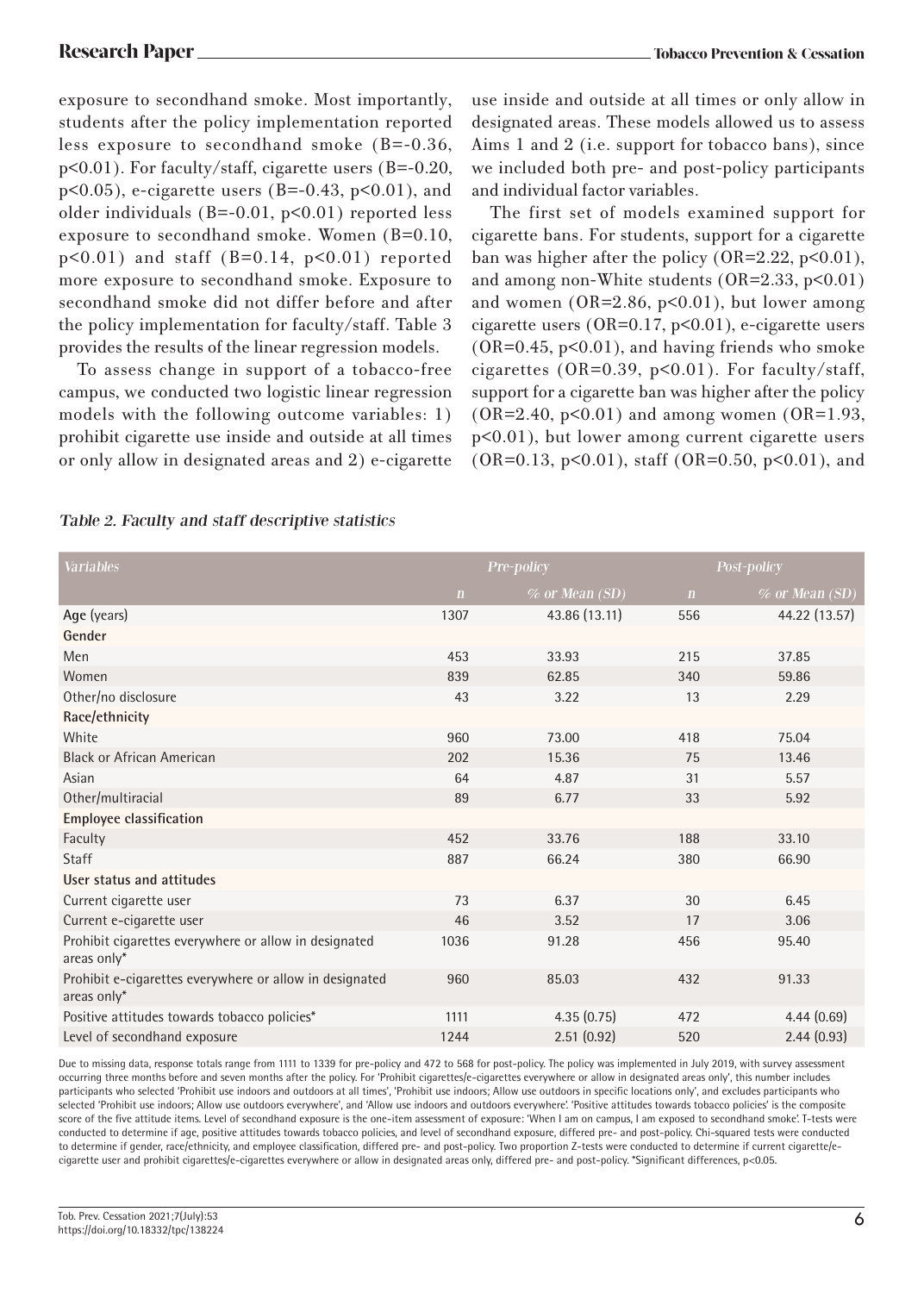non-White employees (OR=0.59, p<0.05).

The second set of models examined support for e-cigarette bans. For students, support for an e-cigarette ban was higher after the policy (OR=1.64,  $p<0.01$ ) and among women (OR=1.83,  $p<0.01$ ), older students ( $OR=1.06$ ,  $p<0.01$ ), and non-White students ( $OR=1.68$ ,  $p<0.01$ ), but lower among cigarette users (OR=0.28, p<0.01), e-cigarette users  $(OR=0.17, p<0.01)$ , having friends who smoke ( $OR=0.60$ ,  $p<0.01$ ), and having friends who vape (OR=0.48, p<0.01). For faculty/staff, support for an e-cigarette ban was higher after the policy  $(OR=2.36, p<0.01)$  and among women  $(OR=2.31,$ p<0.01), but lower among cigarette users (OR=0.19,  $p<0.01$ ), e-cigarette users (OR=0.14,  $p<0.01$ ), and staff ( $OR=0.54$ ,  $p<0.01$ ). Table 4 includes the results of the logistic regression models for support.

We conducted a set of student-specific logistic regression models to assess Aim 3, with the following outcomes: 1) willingness to stop friends from

| <b>Predictor variables</b>    |                  | <b>Attitudes</b> |                  | Secondhand exposure |  |
|-------------------------------|------------------|------------------|------------------|---------------------|--|
|                               | <b>Students</b>  | Faculty/staff    | <b>Students</b>  | Faculty/staff       |  |
|                               | B(SE)            | B(SE)            | B(SE)            | B(SE)               |  |
| Intercept                     | 4.08 $(0.11)$ ** | 4.40 $(0.08)$ ** | $3.82(0.16)$ **  | $3.03(0.11)$ **     |  |
| Post-policy (Ref. pre-policy) | 0.03(0.05)       | $0.10(0.04)$ **  | $-0.36(0.06)$ ** | $-0.09(0.05)$       |  |
| Current cigarette user        | $-0.70(0.08)$ ** | $-0.80(0.08)$ ** | $-0.31(0.11)$ ** | $-0.20(0.10)$ *     |  |
| Current e-cigarette user      | $-0.49(0.07)$ ** | $-0.46(0.12)$ ** | $-0.42$ (0.09)** | $-0.43(0.15)$ **    |  |
| Female (Ref. male)            | $0.23(0.05)$ **  | $0.20(0.04)$ **  | $0.20(0.07)$ **  | $0.10(0.05)^{*}$    |  |
| Age (years)                   | $0.01(0.00)*$    | 0.00(0.00)       | $-0.03(0.00)$ ** | $-0.01$ $(0.00)$ ** |  |
| Race (Ref: White)             | $0.11(0.05)^*$   | $-0.08(0.04)$ *  | $0.18(0.06)$ **  | $-0.02$ (0.05)      |  |
| Friends who smoke             | $-0.13(0.05)$ ** |                  | $-0.02$ (0.07)   |                     |  |
| Friends who vape              | $-0.08(0.05)$    |                  | $-0.00$ $(0.07)$ |                     |  |
| Staff (Ref. faculty)          |                  | $-0.20(0.04)$ ** |                  | $0.14(0.05)$ **     |  |
| $R^2$                         | 0.22             | 0.15             | 0.11             | 0.07                |  |
|                               |                  |                  |                  |                     |  |

### Table 3. Linear regression results

\*p<0.05, \*\*p<0.01. 'Post-policy' is coded with pre-policy as the reference. 'Current cigarette user' is coded with non-current cigarette user as the reference. 'Current e-cigarette user' is coded with non-current e-cigarette user as the reference. 'Female' is coded with male as the reference. 'Age' is continuous. 'Race' is coded with White as the reference. 'Friends smoke' is coded with not having friends who smoke cigarettes as the reference. 'Friends who vape' is coded with not having friends who vape as the reference. 'Staff' is coded with faculty as the reference.

### Table 4. Logistic regression results of support of cigarette and e-cigarette bans

| <b>Predictor variables</b>    | Cigarette ban              |                           | E-cigarette ban                      |                           |
|-------------------------------|----------------------------|---------------------------|--------------------------------------|---------------------------|
|                               | <b>Students</b>            | Faculty/staff             | <b>Students</b>                      | Faculty/staff             |
|                               | OR (95% CI)                | OR (95% CI)               | OR (95% CI)                          | OR (95% CI)               |
| Intercept                     | $5.50$ $(1.51 - 19.47)$ ** | 25.62 (9.10-74.64)**      | $1.11(0.41 - 2.94)$                  | $6.13$ (2.76-13.78)**     |
| Post-policy (Ref. pre-policy) | $2.22$ (1.38-3.60)**       | $2.40(1.34 - 4.58)$ **    | $1.64$ (1.17-2.28)**                 | $2.36$ (1.51-3.83)**      |
| Current cigarette user        | $0.17$ $(0.10 - 0.30)$ **  | $0.13$ $(0.07 - 0.23)$ ** | $0.28$ (0.16-0.50)**                 | $0.19(0.11 - 0.31)$ **    |
| Current e-cigarette user      | $0.45(0.26-0.80)$ **       | $0.63$ $(0.21 - 2.46)$    | $0.17(0.11 - 0.26)$ **               | $0.14$ (0.06-0.33)**      |
| Female (Ref. male)            | $2.86$ (1.77-4.65)**       | $1.93$ $(1.21 - 3.10)$ ** | $1.83$ (1.30-2.58)**                 | $2.31$ $(1.60 - 3.33)$ ** |
| Age (years)                   | $1.02$ $(0.98 - 1.06)$     | $0.99$ $(0.98 - 1.01)$    | $1.06$ $(1.03 - 1.10)$ <sup>**</sup> | $1.01$ $(0.99 - 1.02)$    |
| Race (Ref. White)             | $2.33$ $(1.33 - 4.27)$ **  | $0.59(0.37 - 0.96)^*$     | $1.68$ (1.18-2.40)**                 | $0.72$ $(0.49 - 1.08)$    |
| Friends who smoke             | $0.39$ $(0.20 - 0.71)$ **  |                           | $0.60$ $(0.40 - 0.82)$ **            |                           |
| Friends who vape              | $1.20(0.61 - 2.30)$        |                           | $0.48$ $(0.29 - 0.75)$ **            |                           |
| Staff (Ref. faculty)          |                            | $0.50$ $(0.28 - 0.86)$ ** |                                      | $0.54$ (0.35-0.82)**      |
| AIC.                          | 506.46                     | 570.30                    | 935.21                               | 837.77                    |
|                               |                            |                           |                                      |                           |

\*p<0.05, \*\*p<0.01. 'Post-policy' is coded with pre-policy as the reference. 'Current cigarette user' is coded with non-current cigarette user as the reference. 'Current e-cigarette user' is coded with non-current e-cigarette user as the reference. 'Female' is coded with male as the reference. 'Age' is continuous. 'Race' is coded with White as the reference. 'Friends smoke' is coded with not having friends who smoke cigarettes as the reference. 'Friends who vape' is coded with not having friends who vape as the reference. 'Staff' is coded with faculty as the reference.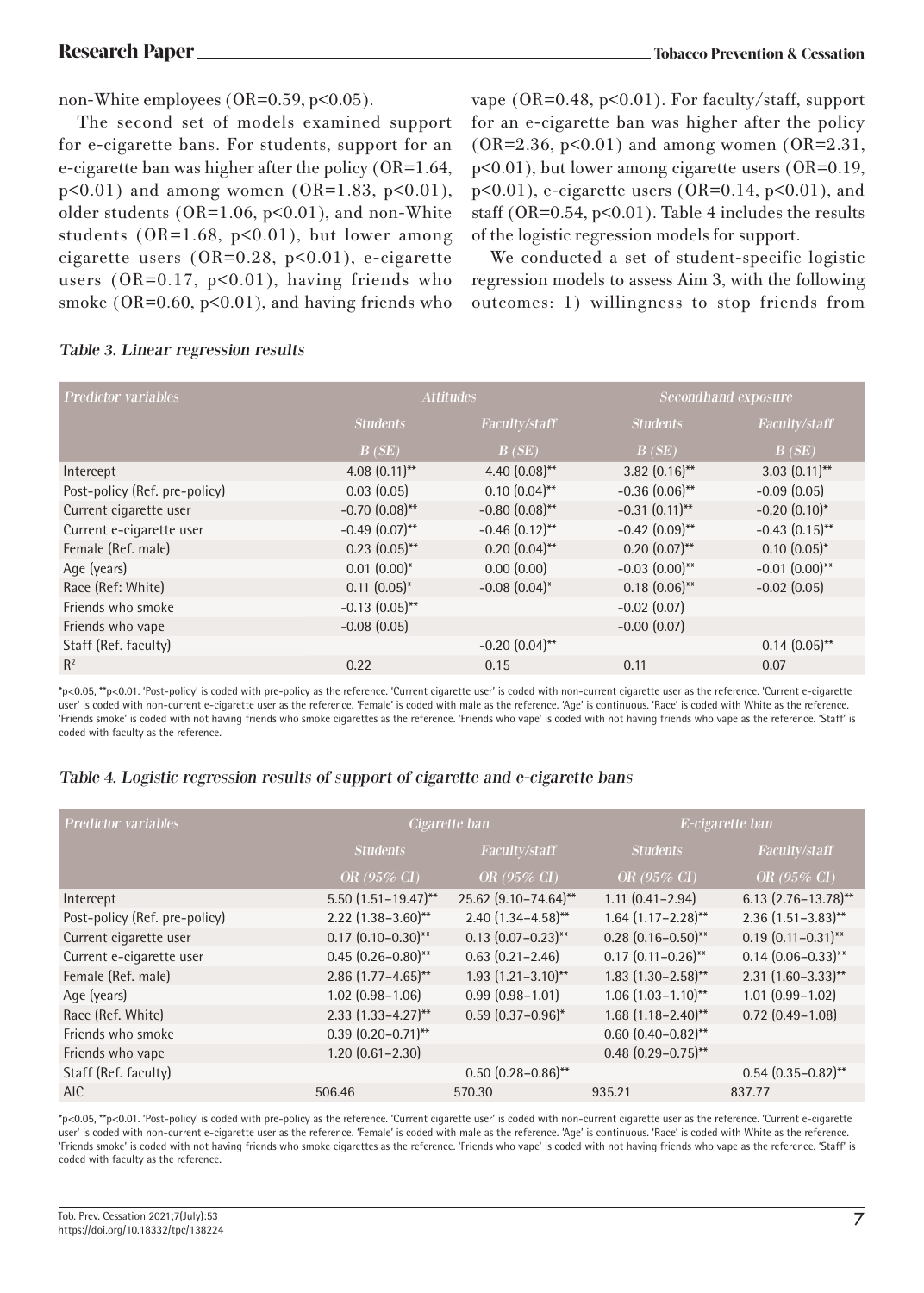smoking cigarettes and 2) willingness to stop friends from vaping. Students who were cigarette users  $(OR=0.19, p<0.01)$  and had friends who smoked cigarettes  $(OR=0.38, p<0.01)$  were less likely to try to stop their friends from smoking cigarettes. Women were more likely  $(OR=1.79, p<0.01)$  to try to stop their friends from smoking cigarettes. When asked about stopping friends who vape, students who were cigarette users  $(OR=0.38, p<0.01)$ , e-cigarette users (OR=0.40, p<0.01), had friends who smoked cigarettes ( $OR=0.54$ ,  $p<0.01$ ), and had friends who vaped (OR=0.48,  $p<0.01$ ) were less likely to stop their friends. Women  $(OR=2.07, p<0.01)$  and students who completed the survey post-policy  $(OR=1.45, p<0.05)$ were more likely to stop their friends from vaping. Table 5 includes the logistic regression model results.

# Table 5. Logistic regression results of student willingness to stop friends from smoking cigarettes and vaping

| <b>Predictor variables</b>       | <b>Stop smoking</b>       | Stop vaping               |  |
|----------------------------------|---------------------------|---------------------------|--|
|                                  | OR (95% CI)               | OR (95% CI)               |  |
| Intercept                        | 11.36 (4.93-26.46)**      | $3.18(1.49 - 6.79)$ **    |  |
| Post-policy<br>(Ref. pre-policy) | $0.92$ $(0.64 - 1.30)$    | $1.45$ $(1.09 - 1.95)^*$  |  |
| Current cigarette user           | $0.19$ $(0.11 - 0.31)$ ** | $0.38$ $(0.23 - 0.63)$ ** |  |
| Current e-cigarette user         | $1.09(0.68 - 1.76)$       | $0.40$ $(0.27 - 0.58)$ ** |  |
| Female (Ref. male)               | $1.79$ $(1.28 - 2.51)$ ** | $2.07$ $(1.54 - 2.79)$ ** |  |
| Age (years)                      | $0.98(0.96 - 1.01)$       | $1.00$ $(0.98 - 1.02)$    |  |
| Race (Ref. White)                | $1.21(0.85 - 1.74)$       | $1.19(0.88 - 1.61)$       |  |
| Friends who smoke                | $0.38$ $(0.25 - 0.56)$ ** | $0.54$ $(0.39 - 0.74)$ ** |  |
| Friends who vape                 | $0.89$ $(0.57 - 1.37)$    | $0.48$ $(0.33 - 0.71)$ ** |  |
| <b>AIC</b>                       | 921.85                    | 1160.10                   |  |

\*p<0.05, \*\*p<0.01. 'Post-policy' is coded with pre-policy as the reference. 'Current cigarette user' is coded with non-current cigarette user as the reference. 'Current e-cigarette user' is coded with non-current e-cigarette user as the reference. 'Female' is coded with male as the reference. 'Age' is continuous. 'Race' is coded with White as the reference. 'Friends smoke' is coded with not having friends who smoke cigarettes as the reference. 'Friends who vape' is coded with not having friends who vape as the reference. 'Staff' is coded with faculty as the reference.

# **DISCUSSION**

Overall, there was an increase in positive attitudes and support for tobacco policies to reduce use and exposure to tobacco products on college campus after implementation of the tobacco-free policy. Among both students and faculty/staff, cigarette and e-cigarette users were less supportive of tobacco free policies and had fewer positive attitudes towards tobacco and e-cigarette bans. Moreover, women in both samples were more supportive and had more positive attitudes towards the policies. These findings generally corroborate earlier research that have found differences based on gender and tobacco product use status<sup>9,15,16,19</sup>. Older students had more positive attitudes towards tobacco policies and were supportive of an e-cigarette ban, which supports older individuals being more supportive of tobacco policies $17,18$ .

However, findings between students and faculty/staff were less consistent by race/ethnicity. Specifically, non-White students tended to be in support of tobacco bans and had more positive attitudes towards tobacco policies, while non-White employees were less supportive of tobacco bans and had less positive attitudes towards tobacco policies. It is unclear why non-White students differed from non-White employees in their support and attitudes, but prior research has been inconsistent when assessing racial differences<sup>23,24</sup>. Additionally, attitudes towards tobacco policies did not improve for students but did for faculty and staff. Prior research has found it can take time for attitudes towards policies to change<sup>10</sup>.

Among students, having friends who smoked cigarettes is a strong influence. In our sample, it predicted attitudes, support of tobacco bans, and willingness to approach friends using tobacco products. Thus, those who were around friends who smoked did not highly support the tobacco policies or did not feel comfortable approaching friends who smoked, even if they themselves did not smoke. It is possible even if students saw the benefit of the policies, they experienced cognitive dissonance (i.e. experiencing inconsistent attitudes or beliefs that lead to discomfort and is resolved by changing one's attitudes or beliefs). For example, they might think that since they have friends who smoke, they must be against policy restrictions, even if they do not smoke. When considering having friends who vape, this variable was only significant when the outcome was e-cigarette specific. Perhaps being around those who vape makes students indifferent towards cigarette use and they only experience cognitive dissonance when considering outcomes related to e-cigarettes.

When considering differences between faculty and staff, staff were less supportive of the tobacco bans and held fewer positive attitudes towards tobacco policies. There are many underlying factors that could explain this difference, such as education or income.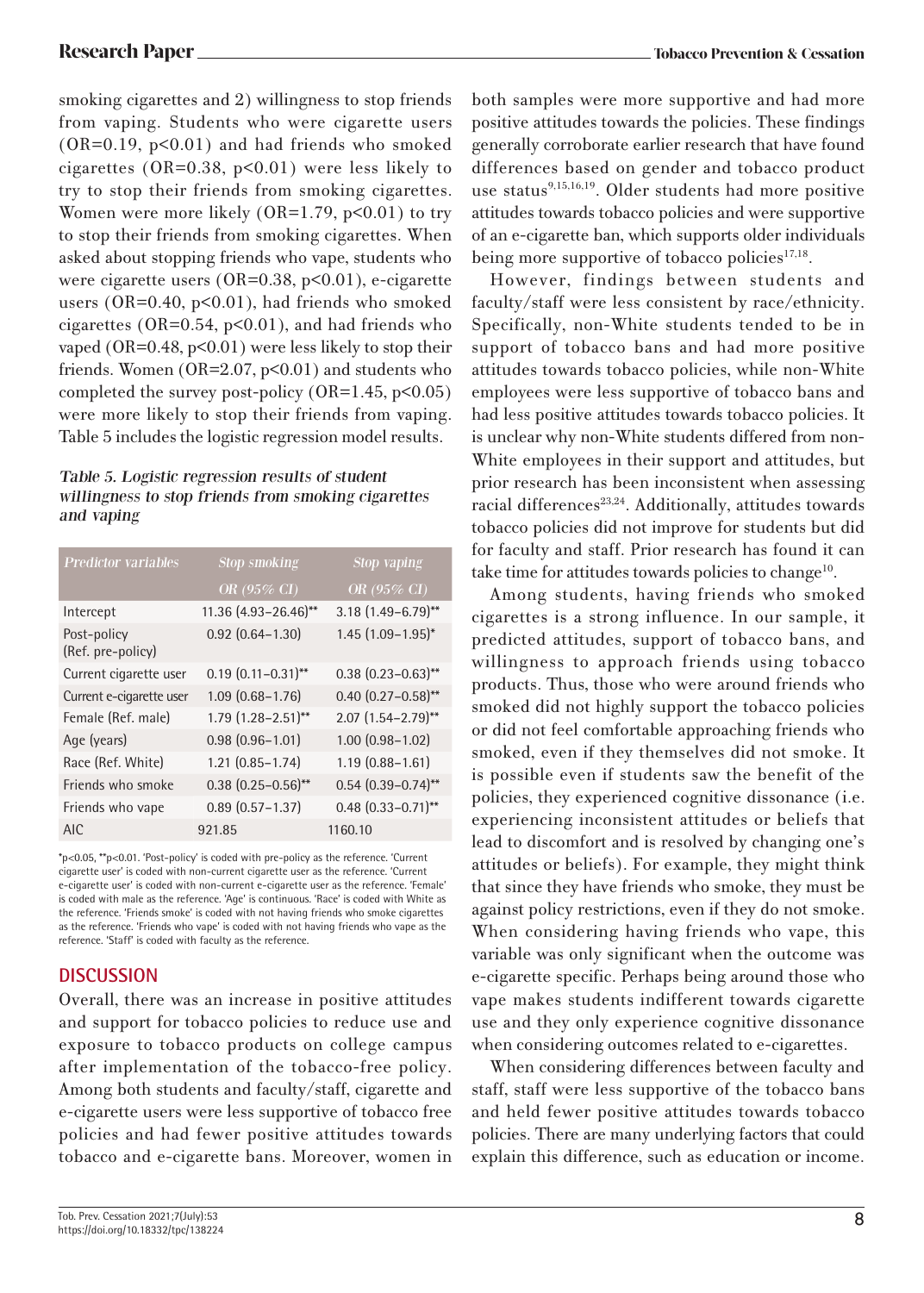Education level has been shown to be associated with tobacco use and understanding the health risks associated with tobacco product use<sup>25</sup>. Educational degree was not included among the demographic questions, but faculty and staff could have differed in their educational attainment. However, this is only speculation as other unmeasured factors could have influenced this difference.

Finally, students reported lower secondhand exposure after policy implementation, but there was no change reported by faculty and staff. Cigarette and e-cigarette users both reported lower levels of secondhand exposure. Perhaps cigarette and e-cigarette users know they contribute to secondhand exposure, but to reduce those negative feelings, they downplay the level of secondhand smoke in the environment. Research has also shown smokers have lower risk perceptions of secondhand smoke<sup>26</sup>, which could have influenced their response. In both samples, women reported higher exposure to secondhand smoke. Prior research findings have been inconsistent, with women<sup>27</sup> and men<sup>28</sup> both reporting higher exposure to secondhand smoke. Thus, this finding should be interpreted with caution given inconsistencies across the literature.

# **Strengths and limitations**

There are several limitations that should be addressed. Given social desirability bias of self-report measures<sup>29</sup>, the results should be interpreted carefully as participants may have wished to present themselves positively. For variables focused on peer influence or willingness to stop a friend from smoking/vaping, it is not possible to establish causality as the study was cross-sectional. For example, having fewer positive attitudes towards tobacco policies could be the predictor of peer influence as students may gravitate towards others who share their attitudes. Since the pre- and post-policy participants were both completely different cohorts, it was not possible to assess within-person changes. From an intervention standpoint, it might have been useful to assess how a person's attitudes and support for a tobacco policy ban changed post-policy. Additionally, while efforts were made to include data from a representative sample of the university, some demographics, such as student gender, appeared to be representative, while other demographics, such as percentage of undergraduate

students during the post-policy survey, were less representative of the university population.

However, there are several strengths that should be emphasized. The sample was not limited to students, but also included faculty and staff, which has not been the case for most prior research focused on university settings. By including participants from all parts of the university, it is much easier to argue generalizability. The sample of participants was quite large not only across students and faculty/ staff samples, but also pre- and post-policy. We also included a wide range of predictors when possible. Although not all predictors were available for faculty and staff, we included several predictors of attitudes and support for students that could be considered peer influence. This expands the literature which has largely only included basic demographic variables or personal tobacco product use.

# **Future directions**

Future research should include additional follow-up studies. As more members of the community become familiar with the tobacco-free policy, attitudes and support for a ban are likely to further change. This is especially important for e-cigarettes, as it appears a significant proportion of the student population still uses these products, even as growing research examines the possible negative health effects<sup>30,31</sup>. Additionally, future studies should elucidate the psychosocial mechanisms behind why students who do not smoke, but have smoking friends, were less likely to endorse tobacco-free policies. Other outcomes, such as exposure to secondhand smoke, are also likely to change. There was only a significant difference in exposure for students, but over time faculty and staff may report less exposure to secondhand smoke. Given the negative health effects of secondhand smoke exposure<sup>32,33</sup>, it will be important to continue to assess if university members are exposed to smoke and when they are, and which specific locations on campus the exposure occurs. Exposure may be reduced in the central parts of campus, but tobacco users may migrate to the campus boundary to smoke<sup>34</sup>.

# **CONCLUSIONS**

Although cigarette use is declining, the use of tobacco products and e-cigarettes remains a problem among subsets of the United States population. Adolescence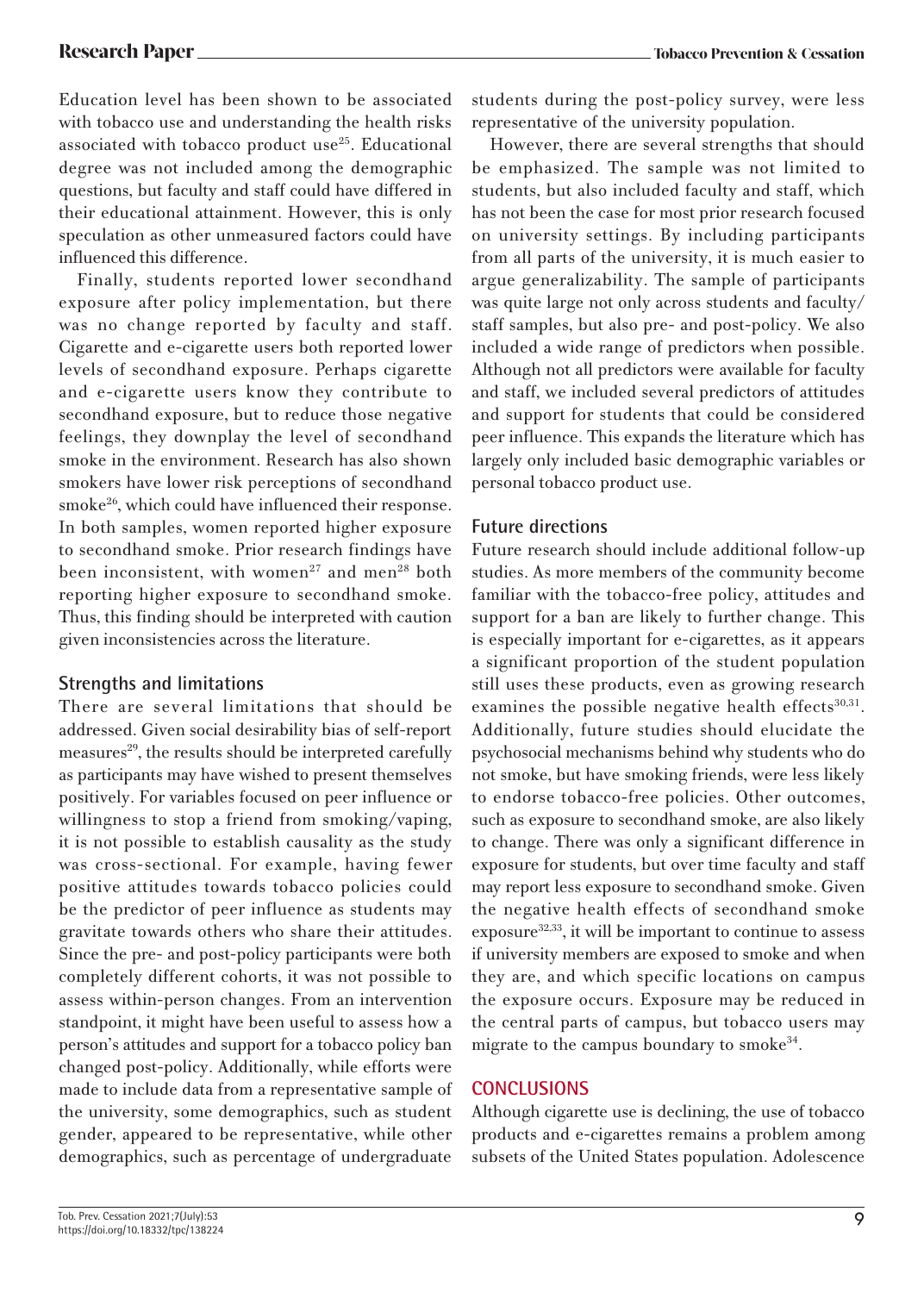and young adulthood are particularly critical periods for development that is associated with engagement in risky health behaviors. Universities can have an influence on the risky health behaviors that college students engage in; therefore, it is important for universities to develop environments in which tobacco products are restricted or completely banned. The current study suggests that both students and faculty/staff had positive attitudes towards tobaccofree policies, and these attitudes became more positive post-policy for faculty/staff. Moreover, support for a ban on cigarettes and e-cigarettes increased postpolicy for both students and faculty/staff. Even though the policy was not universally supported, especially by those who were current tobacco product users, the findings provide evidence that tobacco policies are generally accepted by university members. Therefore, universities should not hesitate to develop policies that target tobacco product use as most university members are likely to support those policies.

### **REFERENCES**

- 1. Ramôa CP, Eissenberg T, Sahingur SE. Increasing popularity of waterpipe tobacco smoking and electronic cigarette use: Implications for oral healthcare. J Periodontal Res. 2017;52(5):813-823. doi:10.1111/jre.12458
- 2. Sullman MJM, Gras ME, Kagialis A, Papageorgi I, Font-Mayolas S. Cigarette, e-cigarette and waterpipe use among young adults: differential cognitions about these three forms of smoking. Int J Environ Res Public Health. 2020;17(11):3787. doi:10.3390/ijerph17113787
- 3. Taylor J. Life events and peer substance use and their relation to substance use problems in college students. J Drug Educ. 2006;36(2):179-191. doi:10.2190/1MNH-ARUD-R57K-7710
- 4. Blake KD, Klein AL, Walpert L, et al. Smoke-free and tobacco-free colleges and universities in the United States. Tob Control. 2020;29(3):289-294. doi:10.1136/tobaccocontrol-2018-054829
- 5. Dilliott D, Fazel S, Ehsan N, Sibbald SL. The attitudes and behaviors of students, staff and faculty towards smoke-free and tobacco-free campus policies in North American universities: A narrative review. Tob Prev Cessat. 2020;6(August):1-7. doi:10.18332/tpc/125080
- 6. Lupton J, Townsend J. A systematic review and metaanalysis of the acceptability and effectiveness of university smoke-free policies. J Am Coll Health. 2015;63(4):238- 247. doi:10.1080/07448481.2015.1015029
- 7. Trumbo CW, Harper R. Orientation of US Young adults toward e-cigarettes and their use in public. Health Behav Policy Rev. 2015;2(2):163-170. doi:10.14485/HBPR.2.2.8
- 8. Arshad A, Matharoo J, Arshad E, Sadhra SS, Norton-Wangford R, Jawad M. Knowledge, attitudes, and perceptions towards waterpipe tobacco smoking amongst college or university students: a systematic review. BMC Public Health. 2019;19(1):439. doi:10.1186/s12889-019-6680-x
- 9. Bartington SE, Wootton R, Hawkins P, Farley A, Jones LL, Haroon S. Smoking behaviours and attitudes towards campus-wide tobacco control policies among staff and students: a cross-sectional survey at the University of Birmingham. BMC Public Health. 2020;20(1):252. doi:10.1186/s12889-020-8321-9
- 10. Lechner WV, Meier E, Miller MB, Wiener JL, Fils-Aime Y. Changes in smoking prevalence, attitudes, and beliefs over 4 years following a campus-wide anti-tobacco intervention. J Am Coll Health. 2012;60(7):505-511. doi:10.1080/07448481.2012.681816
- 11. Gatto A, Powell SE, Walters EF, Zamani S, Sales LB, DeBate R. A mixed-methods assessment of a peerenforced tobacco- and smoke-free policy at a large urban university. J Community Health. 2019;44(2):365-376. doi:10.1007/s10900-018-0593-y
- 12. Ramachandran S, Bentley S, Casey E, Bentley JP. Prevalence of and factors associated with violations of a campus smoke-free policy: a cross-sectional survey of undergraduate students on a university campus in the USA. BMJ Open. 2020;10(3):e030504. doi:10.1136/bmjopen-2019-030504
- 13. Zaleski AC, Aloise-Young PA. Using peer injunctive norms to predict early adolescent cigarette smoking intentions. J Appl Soc Psychol. 2013;43(Suppl 1):E124-E131. doi:10.1111/jasp.12080
- 14. Forden CL, Carrillo AM. Smoking and attitudes toward smoking policy at a University in Egypt. J Ethn Subst Abuse. 2016;15(4):329-345. doi:10.1080/15332640.2015.1066288
- 15. Braverman MT, Hoogesteger LA, Johnson JA. Predictors of support among students, faculty and staff for a smokefree university campus. Prev Med. 2015;71:114-120. doi:10.1016/j.ypmed.2014.12.018
- 16. Cooper TV, Cabriales JA, Hernandez N, Law J. A baseline assessment of attitudes toward tobacco free campus policies in a U.S./México border university. Addict Behav. 2016;60:223-227. doi:10.1016/j.addbeh.2016.04.023
- 17. Ickes MJ, Butler K, Wiggins AT, Rayens MK, Hahn EJ. Support for Tobacco 21 in a tobacco-growing state. West J Nurs Res. 2019;41(8):1203-1215. doi:10.1177/0193945918822523
- 18. Borland R, Yong HH, Siahpush M, et al. Support for and reported compliance with smoke-free restaurants and bars by smokers in four countries: findings from the International Tobacco Control (ITC) Four Country Survey. Tob Control. 2006;15(Suppl 3):iii34-iii41. doi:10.1136/tc.2004.008748
- 19. Do EK, Fallavollita WL, Bonat B, Fugate-Laus K, Rossi BC, Fuemmeler BF. Student Attitudes Toward Tobacco Use and Tobacco Policies on College Campuses. J Community Health.